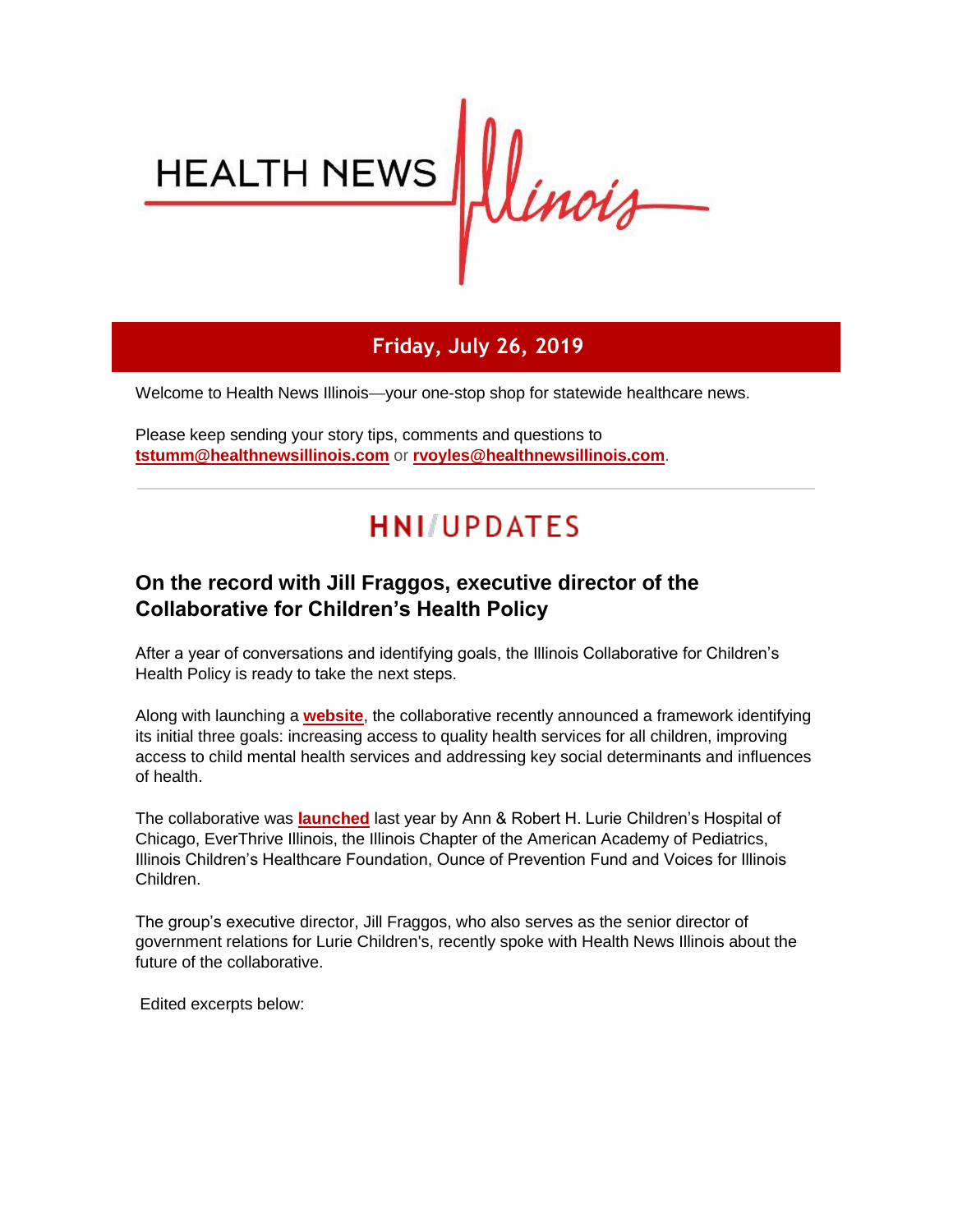#### **HNI: Why were these three initiatives chosen as the initial ones to focus on?**

JF: The six founding organizations that make up the collaborative have really spearheaded a yearlong process of stakeholder meetings to get input on this policy framework. And I would say that this was completely driven by consensus. We had people vote, we had in-person stakeholder meetings, we had surveys. One of the things is that we're multi-sector. So we did not just speak with folks who are in very specific areas in the child health advocacy world. We reached out and got perspectives from businesses, faith leaders, youth and parents and we decided that these three pillars really bubbled to the top. These were the ones we heard from folks all around the state that they wanted to work on.

#### **HNI: What's the best way to improve access?**

JF: I think one of the things from the collaborative's perspective is trying to address some of the reimbursement issues. Stepping back a bit, one of the biggest health insurance programs for children in Illinois and the country is Medicaid. And I think some of the things, we believe, that will help improve health access is addressing those reimbursement rates for services provided to those kids insured in Medicaid.

We think another area that can improve health access, and this works on the mental health side too, is telehealth. Illinois does not have a telehealth parity law, and we think that is a barrier too. If we can start getting reimbursements for those services, we can improve access around the state for children.

On the mental health front, when I think of major barriers and things we can be doing from a policy perspective is really addressing the workforce issue. There is a real capacity issue with mental health providers for children. That is something we heard loud and clear. Even if we do work, and we think this is important, if we work to improve mental health services in the schools, we still need people to help deliver those services. So that is something as we look at gaps in the system, we have to ask how we build up incentives for the workforce.

#### **HNI: What are the immediate next steps?**

JF: We announced the framework. We're going to have these committees that we're going to launch that will also be digging in and helping us move the work forward. I imagine we will have a committee on mental health, on access to health and a committee focused on addressing social determinants of health. And they will be driving the specific policy initiatives for each one of our pillars.

#### **HNI: Who will be serving on these committees?**

JF: I would like to say that we have a very large tent. One of the things that I think makes this collaborative unique is that we encourage all sectors to come to the table. There will be three standing committees and then we'll have some affinity groups, and that is my big charge this fall, to get those committees set up. We have to have a leader, a chair for each one and then they will start their work. So that is our plan for the fall and then moving into the legislative session in January.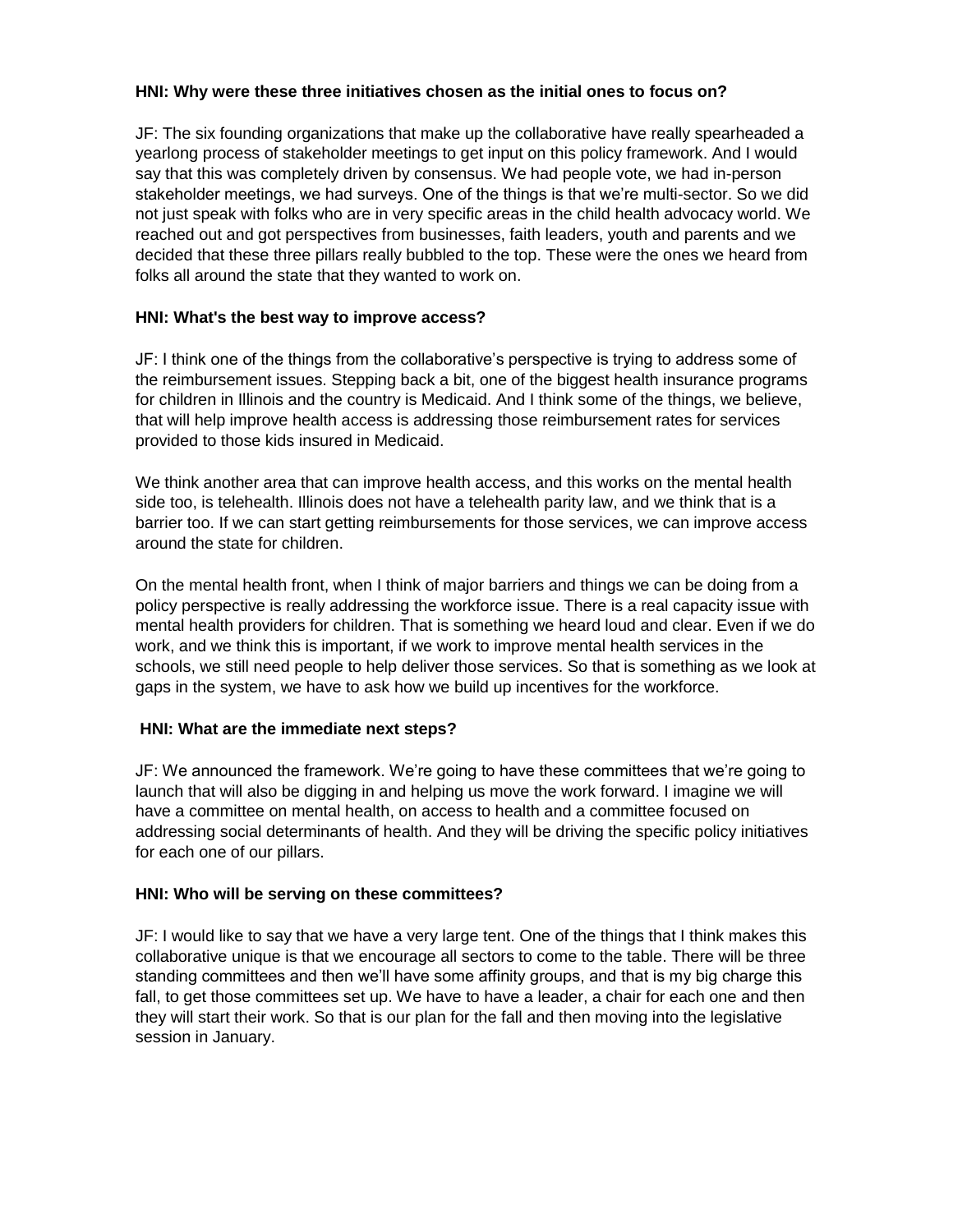The collaborative was not active in session this year because we did not have a policy framework. So now that we have it, we plan to be active in Springfield next year. And I see that engagement on a lot of different levels. There is a lot of great work going on in the state. In some instances we'll just be active supporters of legislation they're working on, and in some, the collaborative's work will be driving some legislation in Springfield.

#### **HNI: Has the collaborative done any work with lawmakers yet?**

JF: The collaborative provides administrative support for the Children's Health Caucus, which is chaired by Sen. (Julie) Morrison, D-Deerfield, Sen. (Chuck) Weaver, R-Peoria, Rep. (Tom) Demmer, R-Dixon, and Rep. (Camille) Lilly, D-Chicago. The caucus meets three to four times a year, and they're just focused on learning about issues that impact child health in the state of Illinois. The collaborative works closely with that legislative group, and again the caucus isn't really taking specific policy positions at this point. But they've come to us and said, 'We want to learn.' For example, mental health was an issue they really wanted us to help them understand.

#### **HNI: How has the new Pritzker administration and its healthcare priorities affected the collaborative's work? Have you found much overlap in shared goals?**

JF: We just shared our policy framework with them. They are aware of the collaborative. I see a lot of alignment, for example, in the Department of Public Health. The new director is very focused on adolescent health and in improving rural health. So I think it's too early to answer that because we're still getting the word out about our policy framework. But we are hoping to position ourselves to be a partner of this administration. We'd be a place where they can go to tap into experts to help policy initiatives that they are working on as they relate to children and adolescents.

#### **HNI: It sounds like some results could be reached by improving coordination among the different healthcare groups, state agencies and other invested partners. How do you go about getting these groups to work together?**

JF: Where we are in sync with this administration is that they are interested in working to align the state agencies and their work. And they're not just focused on children, but adults and all other vulnerable populations. I think that is a real opening for us as a collaborative to partner with this administration on this alignment. Because right now, it's pretty fragmented, and that is one of the reasons this collaborative came together. The fragmentation is a real barrier, and if we can collaborate with this administration, and frankly with the General Assembly, to work on policy changes that break those barriers down and help access to kids, it's going to go a long way toward improving child health in Illinois.

We feel, as a collaborative, that this administration is very interested in trying to remove those silos and make some of these services more integrated. These kids touch so many agencies. They could be part of the Department of Children and Family Services. They could be part of the Department of Healthcare and Family Services and the Department of Human Services. So that's three agencies that maybe there's not any coordination going on. That's exciting that there is a will to be working together to coordinate those services and creating more integration for children in Illinois.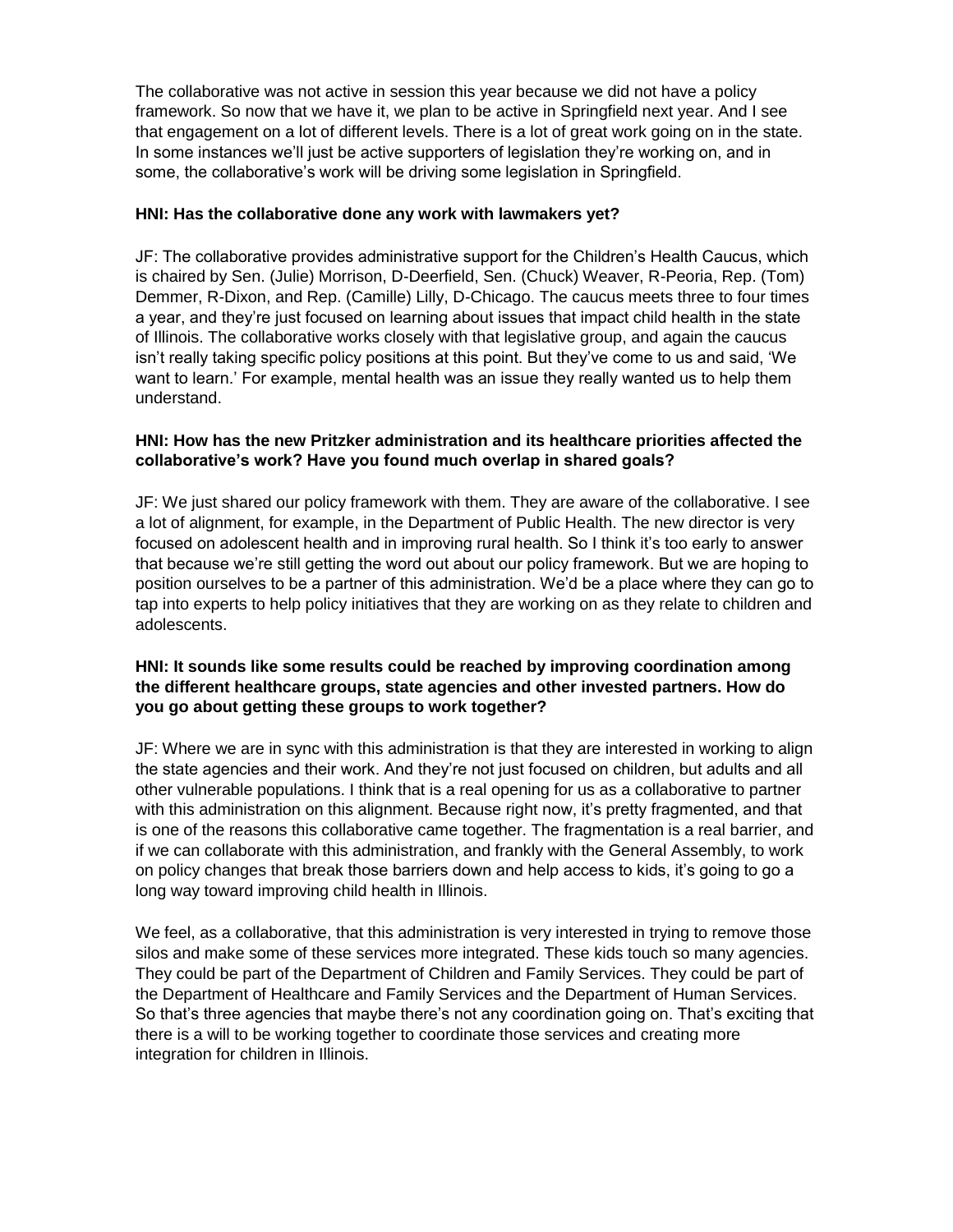#### **HNI: You've mentioned that a potential barrier is a lack of available data. Can you elaborate on that?**

JF: We need the data. And there are a lot of holes in terms of baseline data on some of these policy initiatives that we want to pursue. We're going to have an affinity group that is really going to be focused on thinking about how we can liberate some of this data that's out there in the state that we can mine and analyze so we have better-informed policy for kids. And we are hopeful with this administration that there is an openness to data sharing because there is a tremendous amount of resources around the state that have the capacity to look at the data and understand what it means and how we can develop meaningful policy solutions from it.

Another reason I think data is so important, we heard in our stakeholder meetings that there are very different policy solutions for kids who live in Chicago as compared to someone who lives in southern Illinois or a rural county. There is not a one-size-fits-all solution, but we need the data to help us with that.

So I see that as a huge priority, and I see all of our committees looking hard at how we can sit down with the state and see if we can get access to this important health data that will help us make stronger policies for kids.

#### **HNI: Are there specific policies or legislation you have in mind?**

JF: We are not there yet, but I suspect that will be determined in the committee work. I believe one of the priorities that I think the collaborative will be very interested in is some sort of datasharing proposal. But we will let the committees do their work this fall and determine what bubbles up. I could also see us collaborating on some sort of immunization package. I think that's an issue that this group is committed to, especially with the measles outbreak.

There will be different levels of engagement. On some issues, we will be active supporters and be very involved. For example, if the Illinois Chapter of the American Academy of Pediatrics is driving an immunization proposal, I see us being extremely active in that. We may not be the driver, but it is something this group would care deeply about and will work hard to pass. It's exciting. We have over 700 organizations and 700 not-for-profit, public, forprofit and community representatives in our database now. And now that we have a website and a policy framework, we really feel we can include more stakeholders together to raise our voices. We'll be mobilizing folks a lot more this session. Kids need strong advocates. They cannot do this themselves. So as many people as we can get into the collaborative and working on these issues, we think that will go a long way.

#### **HNI: Are there changes you could see doing that don't require legislation?**

JF: I think that will be entertained in these committees. If there is something we think we can pursue around regulatory efforts versus changing a rule, I think we would 100 percent be open to that. And we do not need legislation to liberate the data. I think that's something the administration just has to make available. Of course, sometimes legislation creates energy to really get things done. However, I would imagine if we found other solutions, other ways to do something, we absolutely would do that.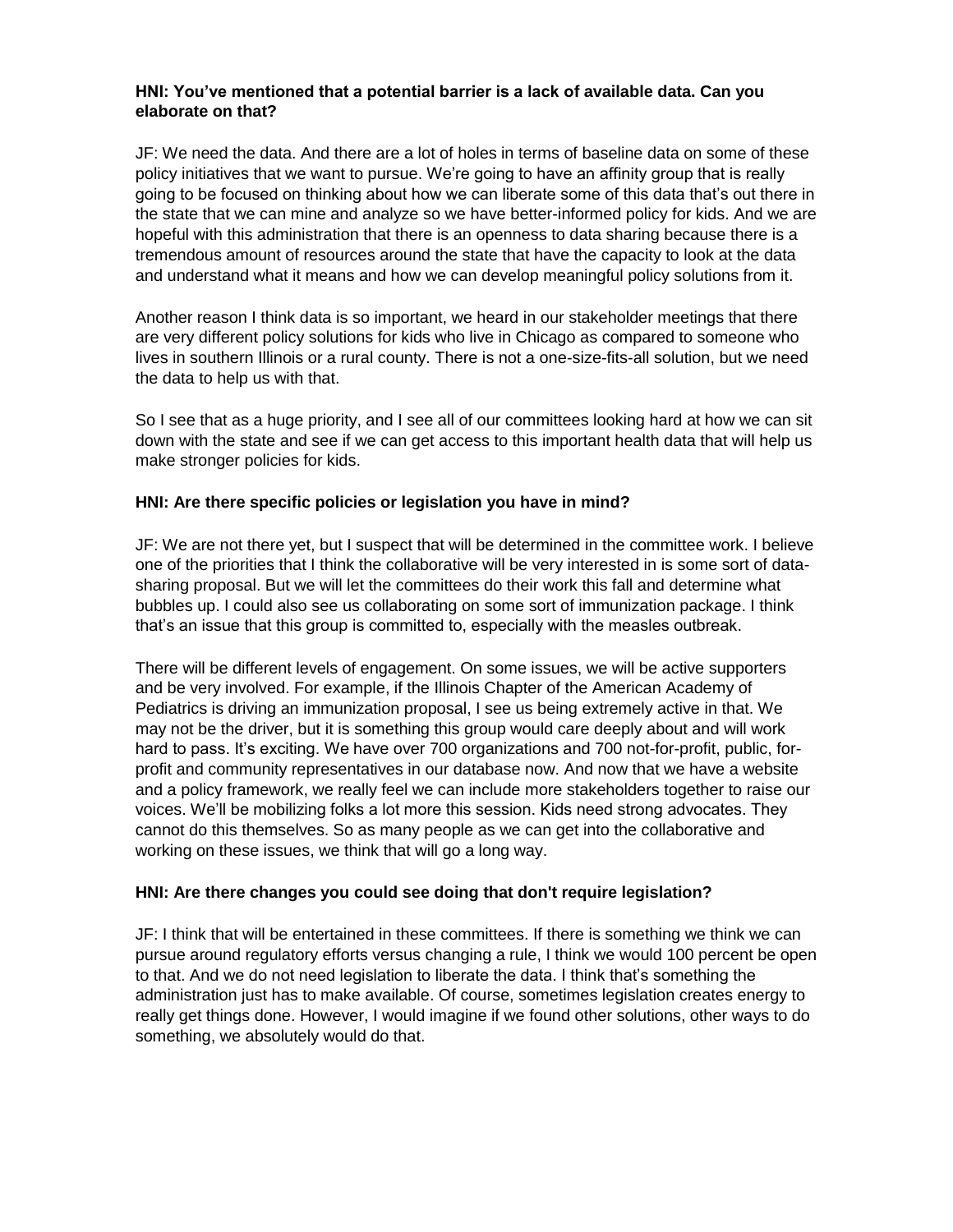## **OUR/SPONSORS**



Public Focus. Proven Results.<sup>™</sup>











# **OTHER/NEWS**

A temporarily unsealed court document shows the FBI was conducting an investigation into possible mail and wire fraud by Outcome Health and its co-founders as recently as last fall, **[reports the Chicago Tribune.](http://r20.rs6.net/tn.jsp?f=001kwe0684505zj6DoGD_Ttqqbs0EbYA8n-ZB1tboF4SOAVpHq53JLmkXL0ftGPVpMJMqsVKb4-09mqO1P2TxvmUjI7e96lTz5lS0RfMWqIoyplv0YY3yPMKD-qeB6hn_FMdX-uYLyUTeFv5CciStwfUdQIVCCrq42cucH38KZEWoYf00EORvRbYOH-3v2x9JQYhgubAE3Dah0HGgCR3q_pyUDiFq0TlSVKctwJDEwcsK-Cm9KjGXF0mWuAEgTiW1DZZ_V9ohNxJIwTIhynAf9_ZDcVOAscyAaY&c=vQkFtlEQiu5J1FcMUxcBTMc80hhIs81im37jMXMzkc5Ru3jJPHfGmA==&ch=PvJFcxcmpJobQwLtC-sRWPBHtUYSFgCHkWr42Iu_WDkdHzbuJ3SsZw==)**

The union representing workers at Springfield's McFarland Mental Health Center and representatives from the Illinois Department of Human Services had a "substantive" meeting, **[reports the State Journal-Register.](http://r20.rs6.net/tn.jsp?f=001kwe0684505zj6DoGD_Ttqqbs0EbYA8n-ZB1tboF4SOAVpHq53JLmkXL0ftGPVpMJ-N_BRWPfVl9lq3chEePAJuAXyty-ljstieW1U2_SybocAUluiMVN-KEaNxDhoCiB0mXATXGFqKdbmTT4vCPWCB4FjIlLGJphHFHo4-MPqYIzhY44aksFDC2S5_5AyHEoscUBSwpnWaniLvAyJKGzQ82AfLPgKieEQDlo-NygDjZL1WapKE3WM4McUOtKbpms&c=vQkFtlEQiu5J1FcMUxcBTMc80hhIs81im37jMXMzkc5Ru3jJPHfGmA==&ch=PvJFcxcmpJobQwLtC-sRWPBHtUYSFgCHkWr42Iu_WDkdHzbuJ3SsZw==)** The meeting came after employees accused facility management of routinely dismissing violence against staff and ignoring the need to provide more staff and training.

**[The Belleville News-Democrat reports](http://r20.rs6.net/tn.jsp?f=001kwe0684505zj6DoGD_Ttqqbs0EbYA8n-ZB1tboF4SOAVpHq53JLmkXL0ftGPVpMJeeCvJggERDDTtOx9zPB0iPmIFIE1XHpilvGJyIDgmiQJWcatudwmi8GiI28kvj7Bswgpt621v_mD7QDxG9YyYtaCIMBrfkPpJnXb4xLiaZ9xZzg-AYQusT-YqEcMoZ9ZGJOOoAufXS4=&c=vQkFtlEQiu5J1FcMUxcBTMc80hhIs81im37jMXMzkc5Ru3jJPHfGmA==&ch=PvJFcxcmpJobQwLtC-sRWPBHtUYSFgCHkWr42Iu_WDkdHzbuJ3SsZw==)** on how difficult - and costly - it may be to get a state license to sell recreational marijuana.

Springfield residents were critical this week of a plan to build a new \$3 million facility on the east side of town that would provide comprehensive healthcare and housing services for the city's homeless population, **[reports the State Journal-Register.](http://r20.rs6.net/tn.jsp?f=001kwe0684505zj6DoGD_Ttqqbs0EbYA8n-ZB1tboF4SOAVpHq53JLmkXL0ftGPVpMJYxJMiWww9iA0SLx3VXiDrkNvm5svizQPYtgdHwwsc9LaMlUnuR4p1gELVuaVVZs0HrnC8WrdvBXc1LhoAmYQvt3rtkBLRcTY0ECrVmGMn5PYXXNQo94_m0IbYpM2NNjCfsakThTmuB8ElMJg17AjLSHSdtI9ZT7p4o0Sa5sPkKKUqdkpuw-StHPuaMWXf5ZwhlHNxDjsXbSERivN0DsAVg==&c=vQkFtlEQiu5J1FcMUxcBTMc80hhIs81im37jMXMzkc5Ru3jJPHfGmA==&ch=PvJFcxcmpJobQwLtC-sRWPBHtUYSFgCHkWr42Iu_WDkdHzbuJ3SsZw==)**

President Donald Trump is considering a sweeping executive order that would cut prices on almost all branded drugs sold to Medicare and other government programs, **[reports Reuters.](http://r20.rs6.net/tn.jsp?f=001kwe0684505zj6DoGD_Ttqqbs0EbYA8n-ZB1tboF4SOAVpHq53JLmkXL0ftGPVpMJfLiPdNeib8zeW0w6b0e6jbm1cNpwl5AuD4A13EZnGIqzPfe1JKAYt5r8GmTzjoXQ_C2LMnRW7qSuo8c5znWoqZf17tPekqpfosGc4i_VkzEFLLah3sT5tMBGeCYIIYkWt3B8WHcB97WRnDYnY42Abb37Hbs_Hlpj-aR4pEl5IPBzL6WsUp6tROazbc38FbPCiHVltyIyD_MWmqEOmXg77iBQOHmBD_gacJnr45MngTyu1Dq3oxubIc4XIBT4VzyfxxSd63l3TyyWvZcoqSVeSM0texYdVL596hXlb5nR0qJ0ibPBGKks31UtXTL5JkzdWKWT7Xm5vIH7ZNQrXGoz2Ir5HwgoEpQbN66uNYyADLXO8yF7tfVgIcwN9n5-eKaCNqb2gSH3SinDvGEhcBn5Zw==&c=vQkFtlEQiu5J1FcMUxcBTMc80hhIs81im37jMXMzkc5Ru3jJPHfGmA==&ch=PvJFcxcmpJobQwLtC-sRWPBHtUYSFgCHkWr42Iu_WDkdHzbuJ3SsZw==)**